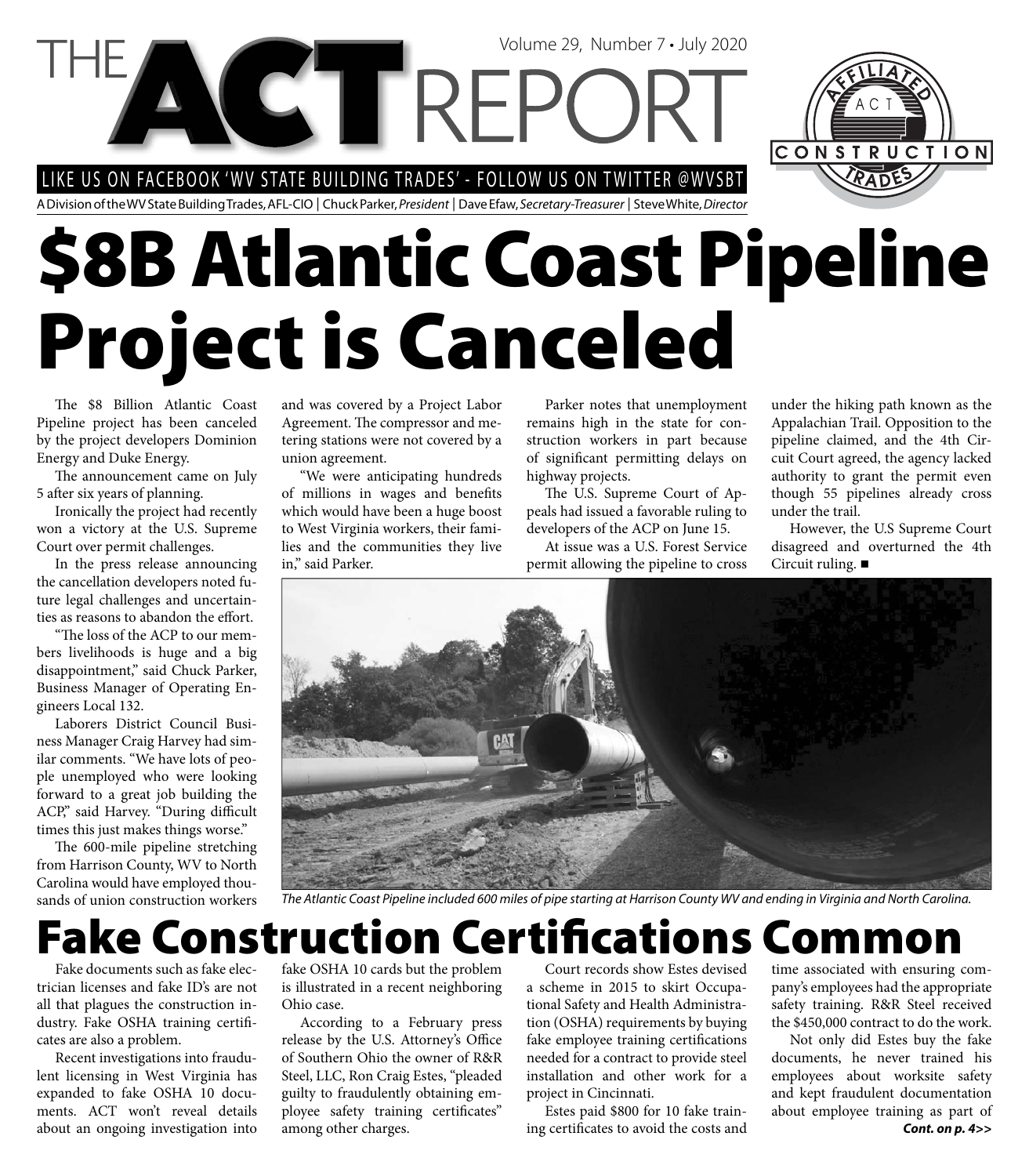# **Two Solar Project Initiatives Announced Push by Economic Development Office**

Two announcements about commercial solar projects in West Virginia recently took place.

Raleigh Solar I, LLC filed an application at the state Public Service Commission (PSC) on June 12 for a proposed 90-megawatt solar field in Raleigh County.

The developer, Dakota Power Partners, is based in Denver, Colorado, and is in discussions with the Charleston Building Trades about using local union workers to build the project.

The project would cost approximately \$90 million, or \$1 million per megawatt.

According to the project website the project could be operational in late 2022 or early 2023.

The output is equal to the power needed to serve an equivalent of 16,000 homes.

Again, according to the website

the project will support 150-200 construction jobs and 3-5 long-term, full-time operational phase jobs.

An application for a siting certificate is pending before the PSC.

The project would use around 530 acres off Grandview Road in Beckley.

There already is a high voltage line which currently runs through the center of the proposed site and an adjacent substation.

Some of the solar panels will rotate to follow the sun, others where the terrain is steep are fixed.

The project is estimated to have a 30-year expected lifetime.

The Raleigh project is different from a separate announcement made by AEP on June 26 known as a "Request for Proposals" or RFP.

The AEP proposal was created by recent legislation, SB583, which was passed to promote solar power in West Virginia.

The bill allows both AEP and FirstEnergy to each build 200 megawatts of solar in 50 megawatt increments.

After one 50-megawatt facility is in place and 85 percent of the energy sold, another 50-megawatts can be built.

The idea is this will only add generation for new purchasers of solar and not take customers away from other facilities.

The AEP RFP asks developers to submit a proposal with site location by August 6 for 50 megawatts of solar and to handle all development issues including permits and transmission grid connections.

The selected project will have an expected commercial operation date of December, 2022.

According to the legislation the project must be located on a "site in this state that has been previously

used in electric generation, industrial, manufacturing or mining operations, including, but not limited to, brownfields, closed landfills, hazardous waste sites, former industrial sites, and former mining sites."

Driving the push for solar is a desire by the state Economic Development Office to have a solar option for prospective businesses.

Apparently, some companies like Amazon or Google won't look at locations in states without solar power.

"We support all methods of power generation and certainly want local union workers to get the jobs," said Dave Efaw, Secretary-Treasurer of the WV State Building Trades Council.

"The way the legislation is structured we don't think this takes away from existing coal, wind, hydro or proposed gas fired plants but adds solar for customers who want it."

# **Parkersburg Area Labor Council Joins with P-M Building Trades to Hold Food Drive**

The Parkersburg Area Labor Council AFL-CIO and the Parkersburg-Marietta Building Trades Council joined forces for a food drive on behalf of the Mid Town Family Resource Center, a Parkersburg organization that supports families in need.

The food drive was held on June 20, at the office of the Building Trades in Parkersburg and raised more than \$4270 plus a pile of nonperishable food.

According to Andrew Stump, President of the Parkersburg Area Labor Council and a member of Plumbers & Steamfitters Union Local 565, the food drive idea came up after having to cancel other events due to the COVID-19 pandemic.

"We decided to take some of the money we would have spent on a booth at Homecoming and give it to the Mid Town Family Resource Center," said Stump.

"And then we figured why not do a food drive as well."

The Mid Town Family Resource Center in Parkersburg is one of many services offered by the Children's Home Society of WV.

In addition, Stump commented on what he believes to be the role of labor organizations in the community during times of emergency.

"At the end of the day, we represent all working families, both union and nonunion. We try to do as much good in the community as we can," Stump said.

Buddy Malone, Business Manager for the Parkersburg-Marietta Building Trades Council, agrees.

"We're always looking for ways to support the community, said Malone. "Instead of worrying about what we couldn't do we got creative and came up with something we could pull off during the pandemic," said Malone.



Maddison Hager, the 2020 Mid-Ohio Valley Multicultural Festival Ambassador, drops off a donation for the Mid-Town Family Resource Center at the Parkersburg Marietta Building Trades office. Andrew Stump, President of the Labor Council and member of Fitters Local 565, led the effort and looks on.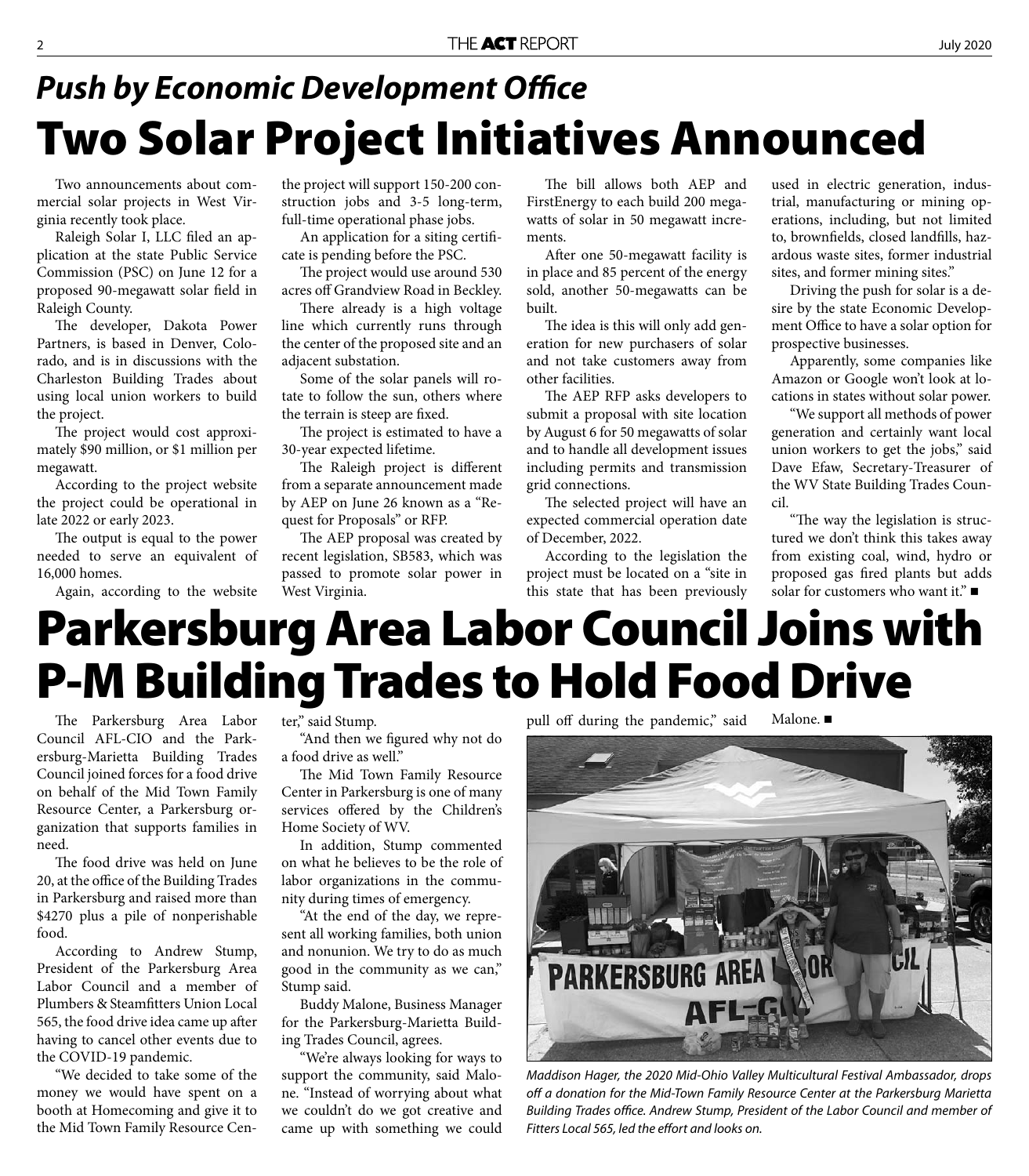# **'20 Endorsements**

|     | $Bold = Building$ Trades member   | 8th              | <b>Glenn Jeffries (D)</b>  |
|-----|-----------------------------------|------------------|----------------------------|
|     | <b>1st Congressional District</b> | 9th              | David 'Bugs' Stover (R)    |
|     | David McKinley (R)                | 10th             | Bill Laird (D)             |
|     | Governor                          | 11th             | Denise Campbell (D)        |
|     | Ben Salango (D)                   | 12th             | Doug Facemire (D)          |
|     |                                   | 13 <sub>th</sub> | Mike Caputo (D)            |
|     | <b>State Treasurer</b>            | 14th             | David Childers (D)         |
|     | John Perdue (D)                   | 16th             | Pete Dougherty (D)         |
|     | <b>Attorney General</b>           | 17th             | Andrew Robinson (D)        |
|     | Sam Petsonk (D)                   |                  |                            |
|     | <b>Secretary of State</b>         |                  | <b>House of Delegates</b>  |
|     | Natalie Tennant (D)               | 1st              | Pat McGeehan (R)           |
|     | <b>State Auditor</b>              |                  | Jack Wood (D)              |
|     | Mary Ann Claytor (D)              | 2nd              | <b>Phillip Diserio (D)</b> |
|     | <b>Agriculture Commissioner</b>   | 3rd              | Shawn Fluharty (D)         |
|     | Bob Beach (D)                     |                  | Erikka Storch (R)          |
|     |                                   | 4th              | Christian Turak (D)        |
|     | <b>State Senate</b>               |                  | Lisa Zukoff (D)            |
| 1st | Randy Swartzmiller (D)            | 5th              | Dave Pethtel (D)           |
| 2nd | Josh Gary (D)                     | 8th              | Andrew Alvarez (D)         |
| 3rd | Robin Wilson (D)                  | 10 <sub>th</sub> | Vernon Criss $(R)$         |
| 4th | * No Action                       |                  | Trish Pritchard (D)        |
| 5th | Bob Plymale (D)                   |                  | Luke Winters (D)           |
| 7th | * No Action                       | 11 <sup>th</sup> | Mark Pauley (D)            |
|     |                                   |                  |                            |

#### **Explanation of the term 'No Action'**

The WV State Building Trades Council could not reach the two-thirds majority needed to endorse candidates in five races. This means both candidates have support and should get consideration for endorsement. The term 'No Action' is shorthand for 'two good candidates' and is entirely different than where no endorsement is made at all. As always, the endorsements are recommendations, each Local and Council may make an endorsement as they see fit.

No Action (names in alphabetic order)

**Senate 4th District** – parts of Gilmer, Jackson, Mason, & Putnam Counties **Bruce Ashworth** (D) and Amy Nicole Grady (R)

**Senate 7th District** – all of Boone, Lincoln, Logan and parts of Mingo and Wayne Counties

Rupie Phillips (R) and Ralph Rodighiero (D) **House 18th District** – part of Cabell County **John Paul Ross** (D) and Evan Worrell (R) **House 39th** – part of Kanawha County Dana Ferrell (R) and David 'Woody' Holmes (D) **House 50th** – Marion County Ron Straight (D) and Guy Ward (R)

The WV State Building Trades participates in the WV AFL-CIO COPE process of candidate questionnaires and interviews. There are times when the Trades don't agree with the results of COPE and will take a different position.

The endorsement process is based on work related issues like restoring prevailing wage, workplace safety, enforcing and strengthening licensing laws, opposing so-called Right-to-Work, etc.

In addition, candidates are assessed for their ability to run for office. Taken into consideration is if the candidate has a realistic view of the time it will take to win, if they have support from more than just labor groups, their ability to raise funds, and in general if the candidate has a reasonable chance of success.

| 13th             | <b>Scott Brewer (D)</b> | 38th | Nikki Ardman (D)            |
|------------------|-------------------------|------|-----------------------------|
| 14th             | Chris Yeager (D)        | 39th | * No Action                 |
| 15 <sub>th</sub> | Tess Jackson (D)        | 41st | Duane Bragg (D)             |
| 16th             | Mark Bates (R)          | 42nd | Cindy Lavender-Bowe (D)     |
|                  | Sean Hornbuckle (D)     |      | Jeff Campbell (D)           |
| 17 <sub>th</sub> | Chad Lovejoy (D)        | 43rd | Bill Hartman (D)            |
|                  | Matthew Rohrbach (R)    |      | Cody Thompson (D)           |
| 18th             | * No Action             | 44th | Robin Cutlip (D)            |
| 19th             | Ric Griffith (D)        | 46th | Bob Stoltz (D)              |
|                  | David Thompson (D)      | 47th | Ed Larry (D)                |
| 20th             | Nathan Brown (D)        | 48th | Ryan Deems (D)              |
| 21st             | Mark Dean (R)           |      | Robert Garcia (D)           |
| 22nd             | Joe Jeffries (R)        |      | Richard Iaquinta (D)        |
|                  | Zack Maynard (R)        |      | Josh Maxwell (D)            |
| 23rd             | Rodney Miller (D)       | 49th | Mike Mannypenny (D)         |
| 24th             | Susan Perry (D)         | 50th | Michael Angelucci (D)       |
|                  | Timothy Tomblin (D)     |      | Joey Garcia (D)             |
| 25th             | Tony Paynter (R)        |      | * No Action between Ron     |
| 26th             | Ed Evans (D)            |      | Straight (D) & Guy Ward (R) |
| 27th             | Tina Russell (D)        | 51st | Barbara Fleischauer (D)     |
| 28th             | Ryne Nahodi (D)         |      | Evan Hansen (D)             |
| 30th             | Mick Bates (D)          |      | Rodney Pyles (D)            |
| 31st             | Chris Toney $(R)$       |      | Danielle Walker (D)         |
| 32nd             | Mark Hurt (D)           |      | John Williams (D)           |
|                  | Margaret Staggers (D)   | 53rd | Cory Chase (D)              |
| 34 <sub>th</sub> | Brent Boggs (D)         | 55th | Jarod Shockey (D)           |
| 35th             | Kathy Ferguson (D)      | 58th | George Miller (R)           |
|                  | Doug Skaff Jr. (D)      | 60th | Brad Noll (D)               |
|                  | Rusty Williams (D)      | 61st | Jason Barrett (D)           |
|                  | Kayla Young (D)         | 62nd | Debi Carroll (D)            |
| 36th             | Jim Barach (D)          | 63rd | Daniel Bennett (D)          |
|                  | Amanda Estep-Burton (D) | 65th | Sammi Brown (D)             |
|                  | Larry Rowe (D)          | 66th | Storme Frame (D)            |
| 37 <sub>th</sub> | Mike Pushkin (D)        | 67th | John Doyle (D)              |



Scott Brewer (right) candidate for the House of Delegates 13th District (Jackson, Mason, Putnam) is joined by Dave Martin, President of the Mason, Jackson, Roane Central Labor Council for a "Honk and Wave" in Ravenswood. Brewer, a member of the Carpenters, won the seat in 2016 only to lose by 100 votes in 2018 and is on the ballot this November.